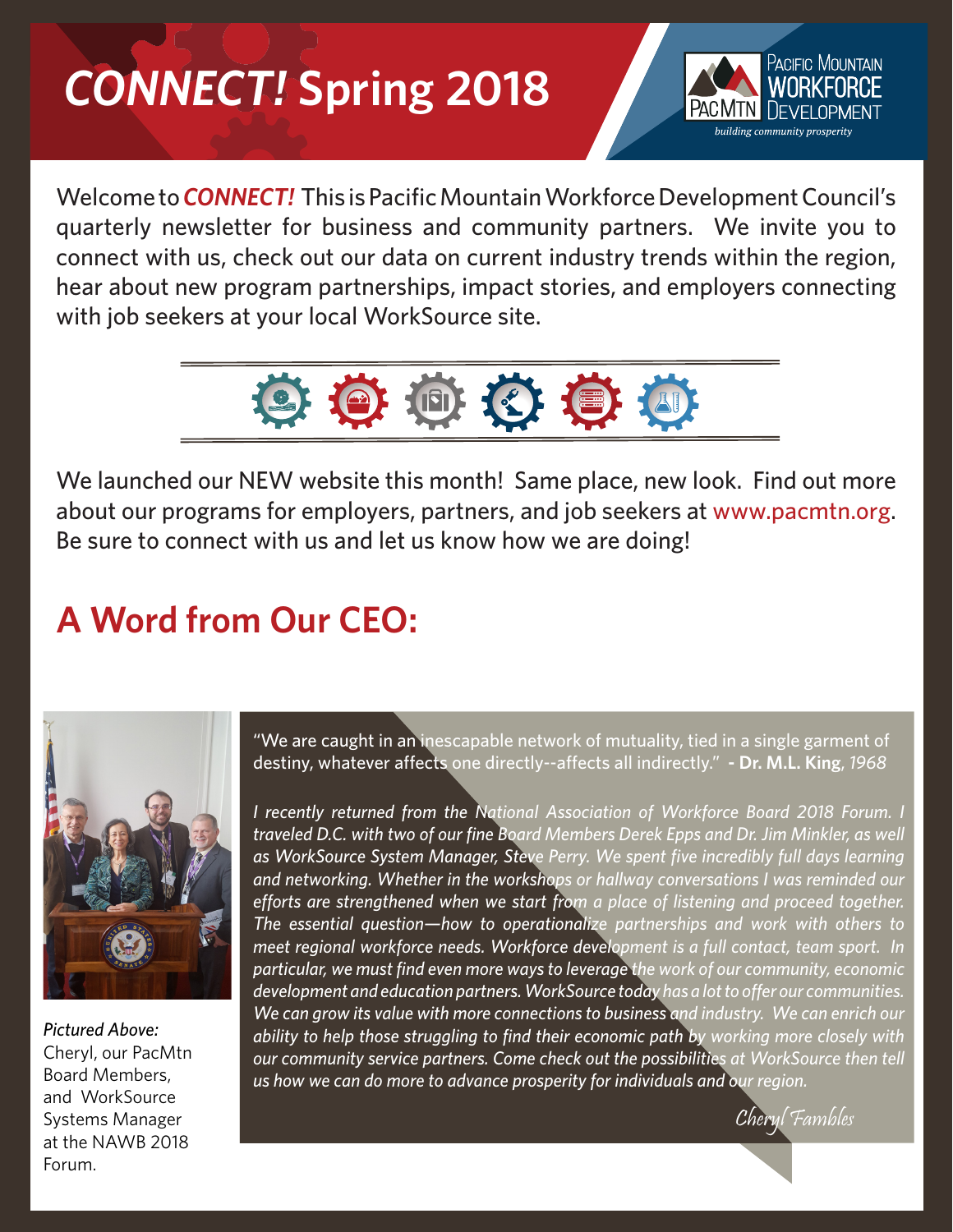

Visit **PacMtn.org** to learn more.

**analysis of Washington Employment Security Department data** Average Weekly Wage data: **PMWDC analysis of Quarterly Census of Employment and Wages data—U.S. Bureau of Labor Statistics**